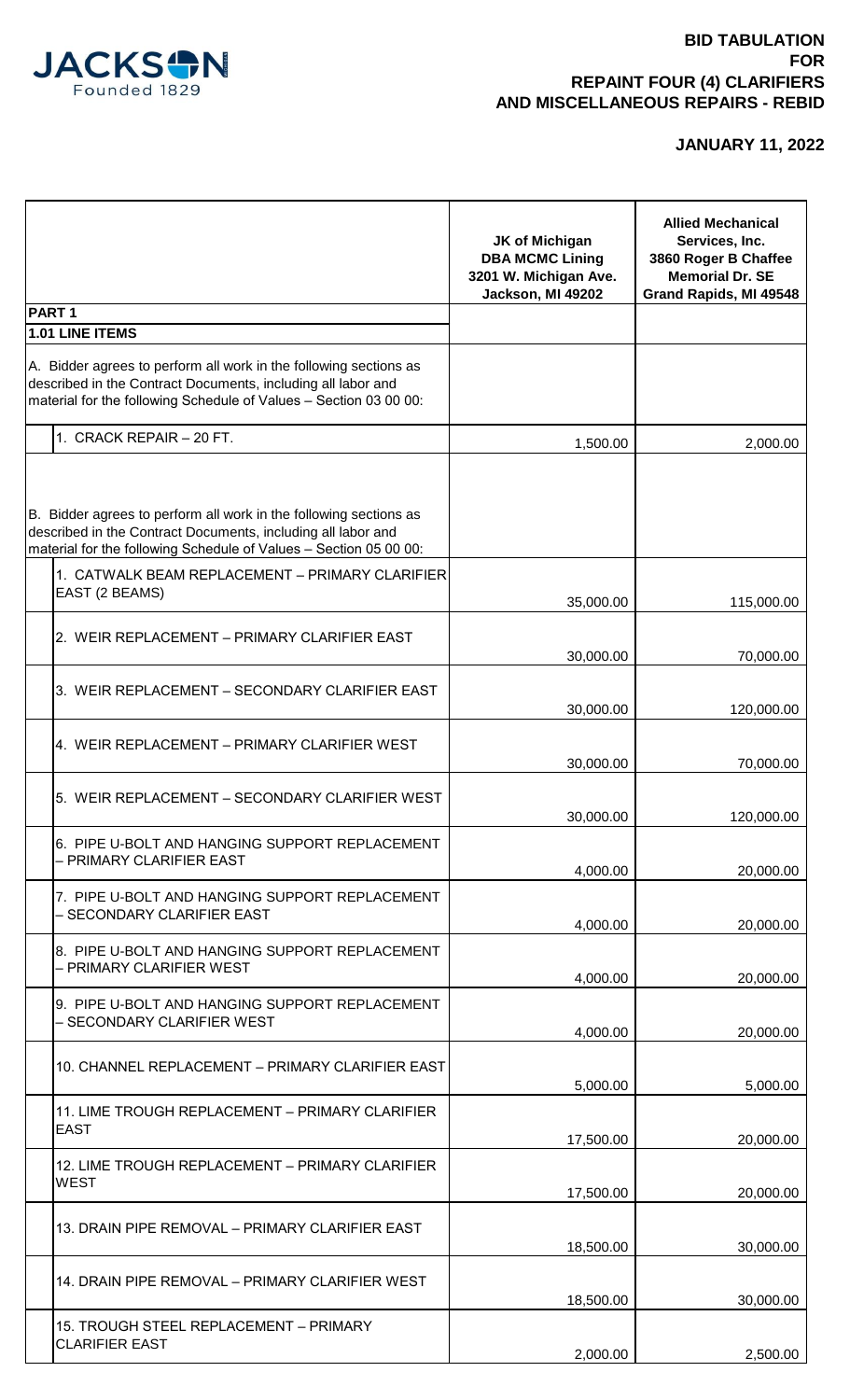

|                                                                                                                                                                                                        | <b>JK of Michigan</b><br><b>DBA MCMC Lining</b><br>3201 W. Michigan Ave.<br>Jackson, MI 49202 | <b>Allied Mechanical</b><br>Services, Inc.<br>3860 Roger B Chaffee<br><b>Memorial Dr. SE</b><br>Grand Rapids, MI 49548 |
|--------------------------------------------------------------------------------------------------------------------------------------------------------------------------------------------------------|-----------------------------------------------------------------------------------------------|------------------------------------------------------------------------------------------------------------------------|
| 16. TROUGH STEEL REPLACEMENT - SECONDARY                                                                                                                                                               |                                                                                               |                                                                                                                        |
| <b>CLARIFIER EAST</b>                                                                                                                                                                                  | 2,000.00                                                                                      | 2,500.00                                                                                                               |
| 17. STEEL REPLACEMENT CONTINGENCY - 1 SQ. FT.                                                                                                                                                          | 500.00                                                                                        | 1,000.00                                                                                                               |
| 18. PIT WELDING - 20 SQ. IN.                                                                                                                                                                           | 5,500.00                                                                                      | 2,000.00                                                                                                               |
| TOTAL PRICE SECTION 05 00 00 INCLUDING #1 THROUGH<br>#18:                                                                                                                                              | 258,000.00                                                                                    | Protection @ \$115,000<br>Total Price Section 05 00                                                                    |
| C. Bidder agrees to perform all work in the following sections as<br>described in the Contract Documents, including all labor and<br>material for the following Schedule of Values - Section 09 00 00: |                                                                                               |                                                                                                                        |
| 1. STEEL REPAINTING – PRIMARY CLARIFIER EAST                                                                                                                                                           | 57,000.00                                                                                     | 195,000.00                                                                                                             |
| 2. 30 INCH PIPE INTERIOR REPAINTING - PRIMARY CLARIFIER<br><b>EAST</b>                                                                                                                                 | 5,000.00                                                                                      | See page 22 of 34                                                                                                      |
| 3. PIT FILLING - 30 IN CH PIPE INTERIOR - PRIMARY CLARIFIER<br><b>EAST</b>                                                                                                                             | 5,000.00                                                                                      | See page 22 of 34                                                                                                      |
| 4. PERIMETER HANDRAIL REPAINTING - PRIMARY CLARIFIER<br><b>EAST</b>                                                                                                                                    | 7,500.00                                                                                      | 9,000.00                                                                                                               |
| 5. STEEL REPAINTING – SECONDARY CLARIFIER EAST                                                                                                                                                         | 45,000.00                                                                                     | 245,000.00                                                                                                             |
| 6. PERIMETER HANDRAIL REPAINTING - PRIMARY<br><b>CLARIFIER WEST</b>                                                                                                                                    | 7,500.00                                                                                      | 10,000.00                                                                                                              |
| 7. STEEL REPAINTING – PRIMARY CLARIFIER EAST                                                                                                                                                           | 57,000.00                                                                                     | 195,000.00                                                                                                             |
| 8 PERIMETER HANDRAIL REPAINTING - PRIMARY<br><b>CLARIFIER EAST</b>                                                                                                                                     | 7,500.00                                                                                      | 9,000.00                                                                                                               |
| 9. 30 INCH PIPE INTERIOR REPAINTING - PRIMARY<br><b>CLARIFIER WEST</b>                                                                                                                                 | 5,000.00                                                                                      | See page 22 of 34                                                                                                      |
| 10. PIT FILLING - 30 INCH PIPE INTERIOR - PRIMARY<br><b>CLARIFIER WEST</b>                                                                                                                             | 10,000.00                                                                                     | See page 22 of 34                                                                                                      |
| 11. STEEL REPAINTING - SECONDARY CLARIFIER WEST                                                                                                                                                        | 45,000.00                                                                                     | 245,000.00                                                                                                             |
| 12. PERIMETER HANDRAIL REPAINTING - SECONDARY<br><b>CLARIFIER WEST</b>                                                                                                                                 | 7,500.00                                                                                      | 10,000.00                                                                                                              |
| 13. FILTER GALLERY HANDRAIL REPAINTING                                                                                                                                                                 | 6,500.00                                                                                      | 5,000.00                                                                                                               |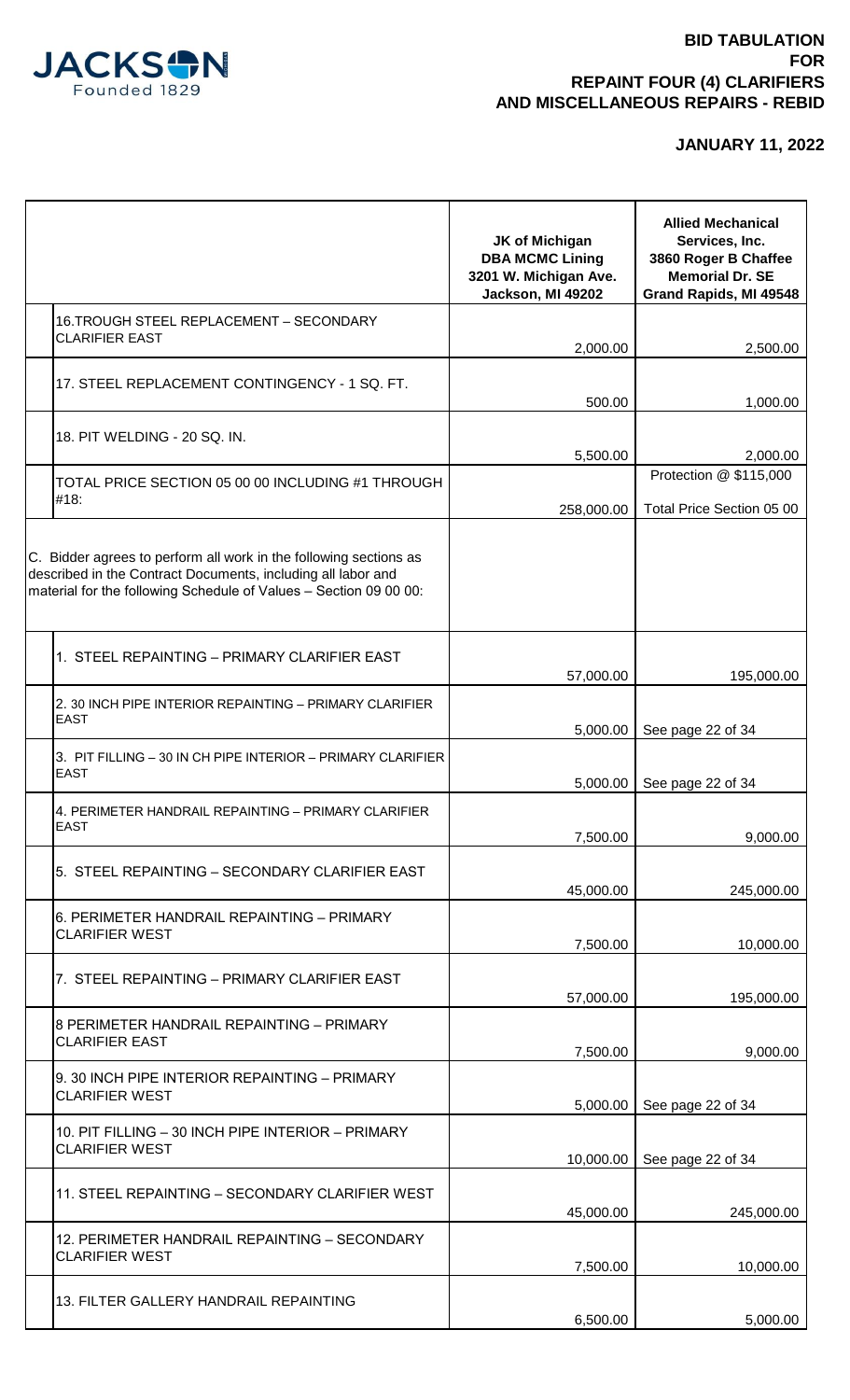

|                                                                                                                                                                                                                                                                                                                                                                                                             | <b>JK of Michigan</b><br><b>DBA MCMC Lining</b><br>3201 W. Michigan Ave.<br>Jackson, MI 49202 | <b>Allied Mechanical</b><br>Services, Inc.<br>3860 Roger B Chaffee<br><b>Memorial Dr. SE</b><br>Grand Rapids, MI 49548 |
|-------------------------------------------------------------------------------------------------------------------------------------------------------------------------------------------------------------------------------------------------------------------------------------------------------------------------------------------------------------------------------------------------------------|-----------------------------------------------------------------------------------------------|------------------------------------------------------------------------------------------------------------------------|
| TOTAL PRICE SECTION 09 00 00 INCLUDING #1 THROUGH #13:                                                                                                                                                                                                                                                                                                                                                      | 265,500.00                                                                                    | 923,000.00                                                                                                             |
| TOTAL PRICE SECTION 03 00 00, 05 00 00 and 09 00 00:                                                                                                                                                                                                                                                                                                                                                        |                                                                                               |                                                                                                                        |
| SECTION 03 00 00:                                                                                                                                                                                                                                                                                                                                                                                           | 1,500.00                                                                                      | 2,000.00                                                                                                               |
| SECTION 05 00 00:                                                                                                                                                                                                                                                                                                                                                                                           | 258,000.00                                                                                    | 803,000.00                                                                                                             |
| SECTION 09 00 00:                                                                                                                                                                                                                                                                                                                                                                                           | 265,500.00                                                                                    | 923,000.00                                                                                                             |
| <b>PROJECT TOTAL:</b>                                                                                                                                                                                                                                                                                                                                                                                       | 525,000.00                                                                                    | 1,728,000.00                                                                                                           |
| <b>1.02 TOTALS</b>                                                                                                                                                                                                                                                                                                                                                                                          |                                                                                               |                                                                                                                        |
| A. Project Total Base Bid is to match total Base Bid price supplied in<br>Bid/Agreement form.                                                                                                                                                                                                                                                                                                               |                                                                                               |                                                                                                                        |
| 1.03 MISTAKES                                                                                                                                                                                                                                                                                                                                                                                               |                                                                                               |                                                                                                                        |
| A. Project Total of Schedule of Values paragraph should equal sum<br>of individual items. If the addition of individual items does not match<br>total, then each individual item will be added again and the math<br>corrected.                                                                                                                                                                             |                                                                                               |                                                                                                                        |
| B. A mistake in addition for schedule items cannot be used to<br>increase lump sum bid. If Bid correction results in an increased<br>price, then Owner may accept, may request Bidder to reduce all<br>individual item prices proportionally, or may reject Bid.                                                                                                                                            |                                                                                               |                                                                                                                        |
| C. Mistakes discovered after Award, even after completion will<br>adjust Price downward only. It is the Contractor/Bidders<br>responsibility to recheck prices prior to Award.                                                                                                                                                                                                                              |                                                                                               |                                                                                                                        |
| D. A mistake in Schedule of Values may be used as evidence of<br>error in any request to withdraw bids because of error. Approval of<br>request to withdraw bids is covered in the Information for Bidders.<br>This section is not intended to conflict any portion of the bid<br>package. Approval of bid withdrawal will be based solely on the<br>Owner's interpretation of the severity of the mistake. |                                                                                               |                                                                                                                        |
| 1.04 CHANGES in SCHEDULE of VALUES by OWNER                                                                                                                                                                                                                                                                                                                                                                 |                                                                                               |                                                                                                                        |
| A. The owner reserves the right to delete any line item of Part 1.01<br>adjusted line item; except for coating work, at their sole discretion<br>for any reason. All contract general costs (mobilization,<br>demobilization, bonds, etc.) should be evenly distributed over the<br>coating items which are not subject to deletion.                                                                        |                                                                                               |                                                                                                                        |
| B. The Bidder/Contractor is advised not to overload any specific<br>deductible line item. It could result in loss of profit if the overload<br>item is deleted.                                                                                                                                                                                                                                             |                                                                                               |                                                                                                                        |